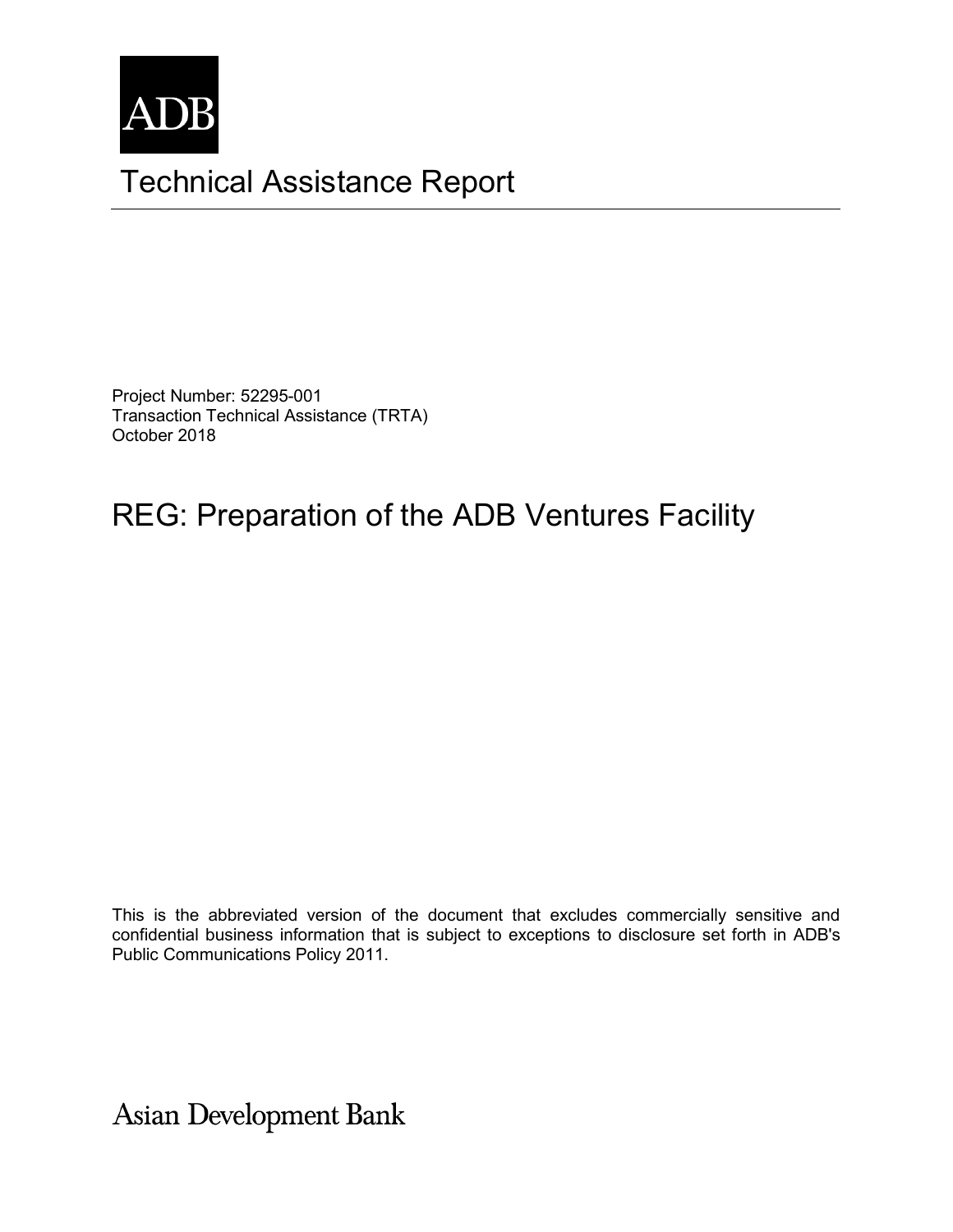#### **ABBREVIATIONS**

| ADB         | Asian Development Bank                      |
|-------------|---------------------------------------------|
| <b>MBI</b>  | <b>Mekong Business Initiative</b>           |
| <b>PSOD</b> | <b>Private Sector Operations Department</b> |
| <b>SDGs</b> | sustainable development goals               |
| TA          | technical assistance                        |
| <b>TASF</b> | <b>Technical Assistance Special Fund</b>    |
| VC          | venture capital                             |

#### **NOTE**

In this report, "\$" refers to US dollars.

| <b>Vice-President</b>                                               | Diwakar Gupta, Private Sector and Cofinancing Operations                                                                                                                                                                                                                                                                                                                                                                                                                                                                                    |
|---------------------------------------------------------------------|---------------------------------------------------------------------------------------------------------------------------------------------------------------------------------------------------------------------------------------------------------------------------------------------------------------------------------------------------------------------------------------------------------------------------------------------------------------------------------------------------------------------------------------------|
| <b>Director General</b>                                             | Michael Barrow, Private Sector Operations Department (PSOD)                                                                                                                                                                                                                                                                                                                                                                                                                                                                                 |
| <b>Senior Advisor</b>                                               | Kenji Yuhaku, Private Sector Operations Department (PSOD)                                                                                                                                                                                                                                                                                                                                                                                                                                                                                   |
| <b>Team leader</b><br><b>Project advisor</b><br><b>Team members</b> | Dominic Mellor, Senior Investment Specialist, PSOD<br>Sherwin Pu, Principal Investment Specialist, PSOD<br>Howard Brooke, Lead Counsel (Nonsovereign Legal Operations), Office<br>of the General Counsel<br>Jesper Pedersen, Principal Procurement Specialist, Procurement,<br>Portfolio and Financial Management Department<br>Susann Roth, Principal Knowledge Sharing and Services Specialist,<br>Sustainable Development and Climate Change Department<br>Shu Tian, Economist, Economic Research and Regional Cooperation<br>Department |

In preparing any country program or strategy, financing any project, or by making any designation of or reference to a particular territory or geographic area in this document, the Asian Development Bank does not intend to make any judgments as to the legal or other status of any territory or area.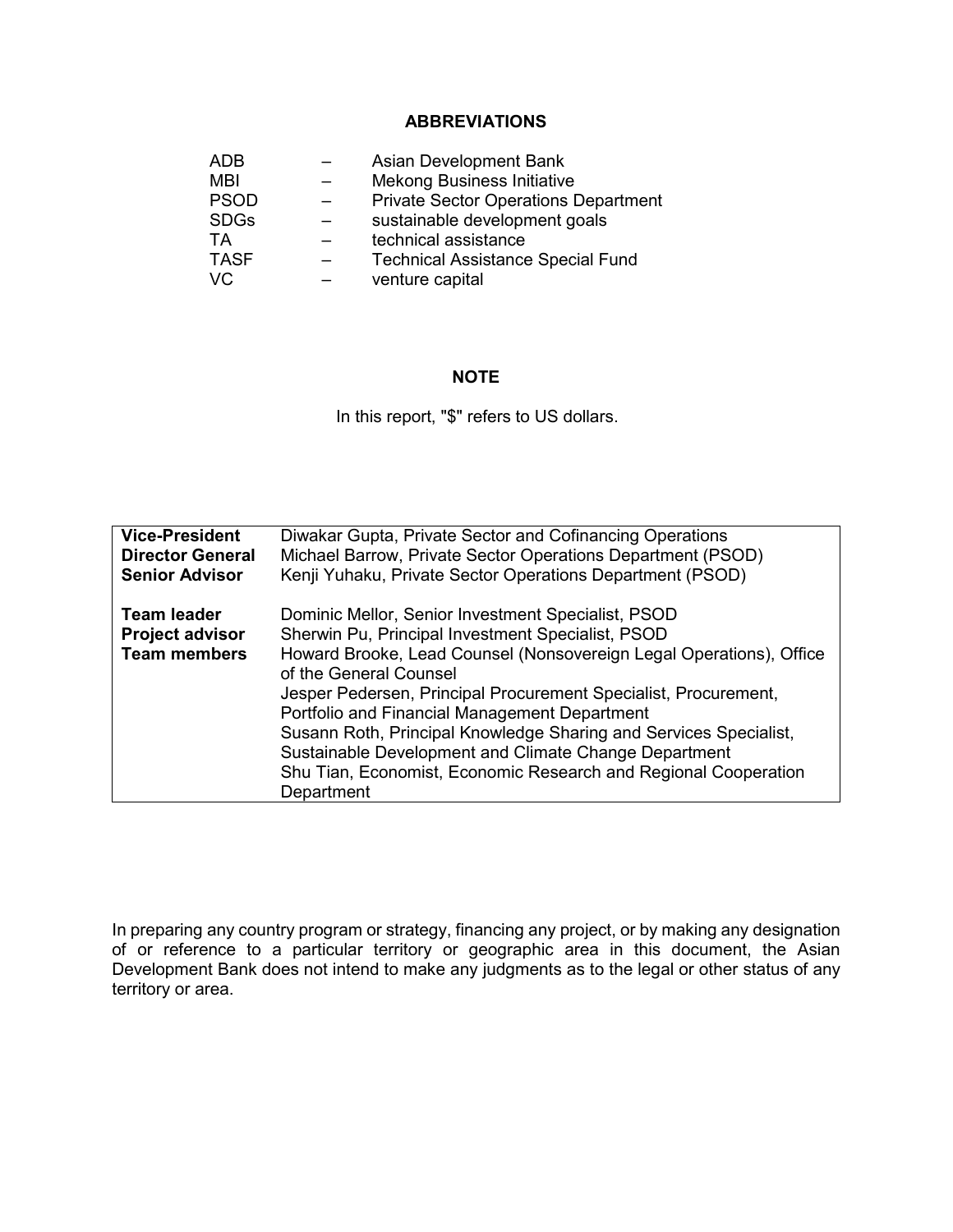# **CONTENTS**

# TRANSACTION TECHNICAL ASSISTANCE AT A GLANCE

|      | THE PROPOSED PROJECT                     |   |
|------|------------------------------------------|---|
| Н.   | THE TECHNICAL ASSISTANCE                 |   |
|      | Justification<br>А.                      | 2 |
|      | В.<br><b>Outcome and Outputs</b>         | 3 |
|      | C.<br>Cost and Indicative Financing      | 3 |
|      | <b>Implementation Arrangements</b><br>D. | 4 |
| III. | THE PRESIDENT'S DECISION                 | 5 |
|      | <b>APPENDIXES</b>                        |   |
| 1.   | Cost Estimates and Financing Plan        | 6 |
| 2.   | List of Linked Documents                 |   |

**Page**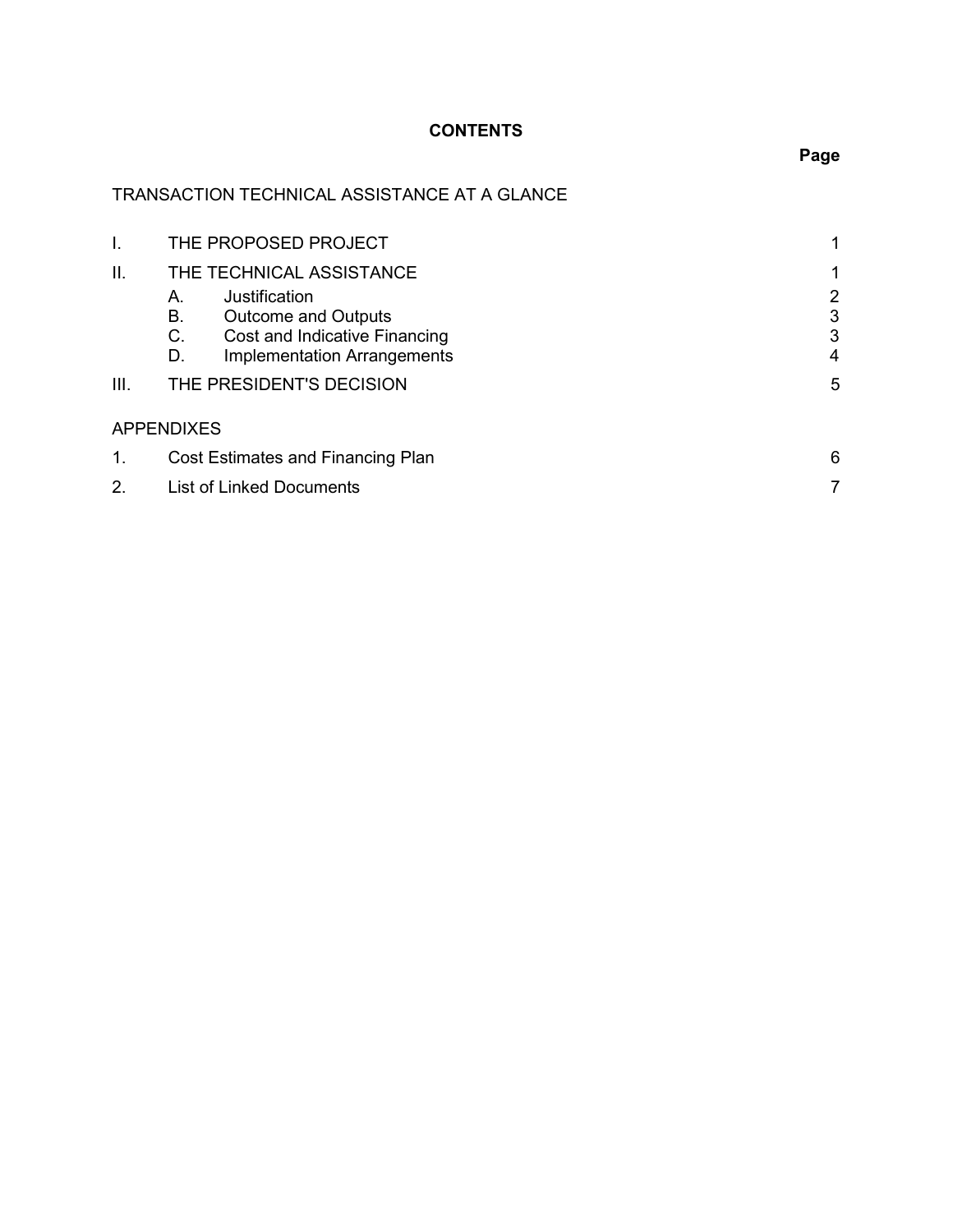#### **TRANSACTION TECHNICAL ASSISTANCE AT A GLANCE**

|    |                                                                                                                         |                                                                                                                                                                                                                                                                                                                                                                                                   | —————————                              |                                   |              |
|----|-------------------------------------------------------------------------------------------------------------------------|---------------------------------------------------------------------------------------------------------------------------------------------------------------------------------------------------------------------------------------------------------------------------------------------------------------------------------------------------------------------------------------------------|----------------------------------------|-----------------------------------|--------------|
| 1. | <b>Basic Data</b>                                                                                                       |                                                                                                                                                                                                                                                                                                                                                                                                   |                                        | Project Number: 52295-001         |              |
|    | <b>Project Name</b>                                                                                                     | Preparation of the ADB Ventures<br>Facility                                                                                                                                                                                                                                                                                                                                                       | <b>Department/Division</b>             | PSOD/OPSD                         |              |
|    | <b>Nature of Activity</b><br><b>Modality</b>                                                                            | <b>Project Preparation</b><br>Regular                                                                                                                                                                                                                                                                                                                                                             | <b>Executing Agency</b>                | Asian Development Bank            |              |
|    | <b>Country</b>                                                                                                          | <b>REG (All DMCs)</b>                                                                                                                                                                                                                                                                                                                                                                             |                                        |                                   |              |
| 2. | <b>Sector</b>                                                                                                           | Subsector(s)                                                                                                                                                                                                                                                                                                                                                                                      |                                        | <b>ADB Financing (\$ million)</b> |              |
| ℐ  | Information and<br>communication<br>technology<br>Agriculture, natural                                                  | ICT industries and ICT-enabled services<br>Agricultural production                                                                                                                                                                                                                                                                                                                                |                                        |                                   | 0.30<br>0.40 |
|    | resources and rural<br>development                                                                                      |                                                                                                                                                                                                                                                                                                                                                                                                   |                                        |                                   |              |
|    | Energy<br>Finance                                                                                                       | Energy efficiency and conservation<br>Inclusive finance                                                                                                                                                                                                                                                                                                                                           |                                        |                                   | 0.40<br>0.40 |
|    | Industry and trade                                                                                                      | Small and medium enterprise development                                                                                                                                                                                                                                                                                                                                                           |                                        |                                   | 0.30         |
|    | Transport                                                                                                               | Multimodal logistics                                                                                                                                                                                                                                                                                                                                                                              |                                        |                                   | 0.40         |
|    | Water and other urban                                                                                                   | Urban solid waste management                                                                                                                                                                                                                                                                                                                                                                      |                                        |                                   | 0.40         |
|    | infrastructure and<br>services                                                                                          |                                                                                                                                                                                                                                                                                                                                                                                                   |                                        |                                   |              |
|    |                                                                                                                         |                                                                                                                                                                                                                                                                                                                                                                                                   |                                        | <b>Total</b>                      | 2.60         |
| 3. | <b>Strategic Agenda</b>                                                                                                 | <b>Subcomponents</b>                                                                                                                                                                                                                                                                                                                                                                              | <b>Climate Change Information</b>      |                                   |              |
|    | Inclusive economic                                                                                                      | Pillar 2: Access to economic                                                                                                                                                                                                                                                                                                                                                                      | Climate Change impact on the Project   |                                   | Low          |
|    | growth (IEG)                                                                                                            | opportunities, including jobs, made<br>more inclusive                                                                                                                                                                                                                                                                                                                                             |                                        |                                   |              |
|    | Environmentally<br>sustainable growth                                                                                   | Eco-efficiency<br>Natural resources conservation                                                                                                                                                                                                                                                                                                                                                  |                                        |                                   |              |
|    | (ESG)                                                                                                                   | Urban environmental improvement                                                                                                                                                                                                                                                                                                                                                                   |                                        |                                   |              |
|    | Regional integration<br>(RCI)                                                                                           | Pillar 2: Trade and investment                                                                                                                                                                                                                                                                                                                                                                    |                                        |                                   |              |
| 4. | <b>Drivers of Change</b>                                                                                                | <b>Components</b>                                                                                                                                                                                                                                                                                                                                                                                 | <b>Gender Equity and Mainstreaming</b> |                                   |              |
|    | Governance and<br>capacity development<br>(GCD)<br>Knowledge solutions<br>(KNS)<br>Partnerships (PAR)<br>Private sector | Client relations, network, and<br>partnership development to<br>partnership driver of change<br>Application and use of new knowledge<br>solutions in key operational areas<br>Bilateral institutions (not client<br>government)<br>Commercial cofinancing<br>Foundations<br>Implementation<br>Official cofinancing<br><b>Private Sector</b><br>South-South partner<br>Promotion of private sector | Effective gender mainstreaming (EGM)   |                                   |              |
|    | development (PSD)                                                                                                       | investment                                                                                                                                                                                                                                                                                                                                                                                        |                                        |                                   |              |
| 5. | <b>Poverty and SDG Targeting</b><br>Geographic Targeting                                                                | No                                                                                                                                                                                                                                                                                                                                                                                                | <b>Location Impact</b>                 |                                   |              |
|    | <b>Household Targeting</b>                                                                                              | No                                                                                                                                                                                                                                                                                                                                                                                                | Regional                               |                                   | High         |
|    | <b>SDG Targeting</b>                                                                                                    | Yes                                                                                                                                                                                                                                                                                                                                                                                               |                                        |                                   |              |
|    | <b>SDG Goals</b>                                                                                                        | SDG1, SDG2, SDG3, SDG4, SDG5,<br>SDG6, SDG7, SDG8, SDG9, SDG10,<br>SDG11, SDG12, SDG13, SDG14                                                                                                                                                                                                                                                                                                     |                                        |                                   |              |
| 6. | <b>Risk Categorization</b>                                                                                              | Low                                                                                                                                                                                                                                                                                                                                                                                               |                                        |                                   |              |
| 7. | <b>Safeguard Categorization</b>                                                                                         | Safeguard Policy Statement does not apply                                                                                                                                                                                                                                                                                                                                                         |                                        |                                   |              |
| 8. | <b>Financing</b>                                                                                                        |                                                                                                                                                                                                                                                                                                                                                                                                   |                                        |                                   |              |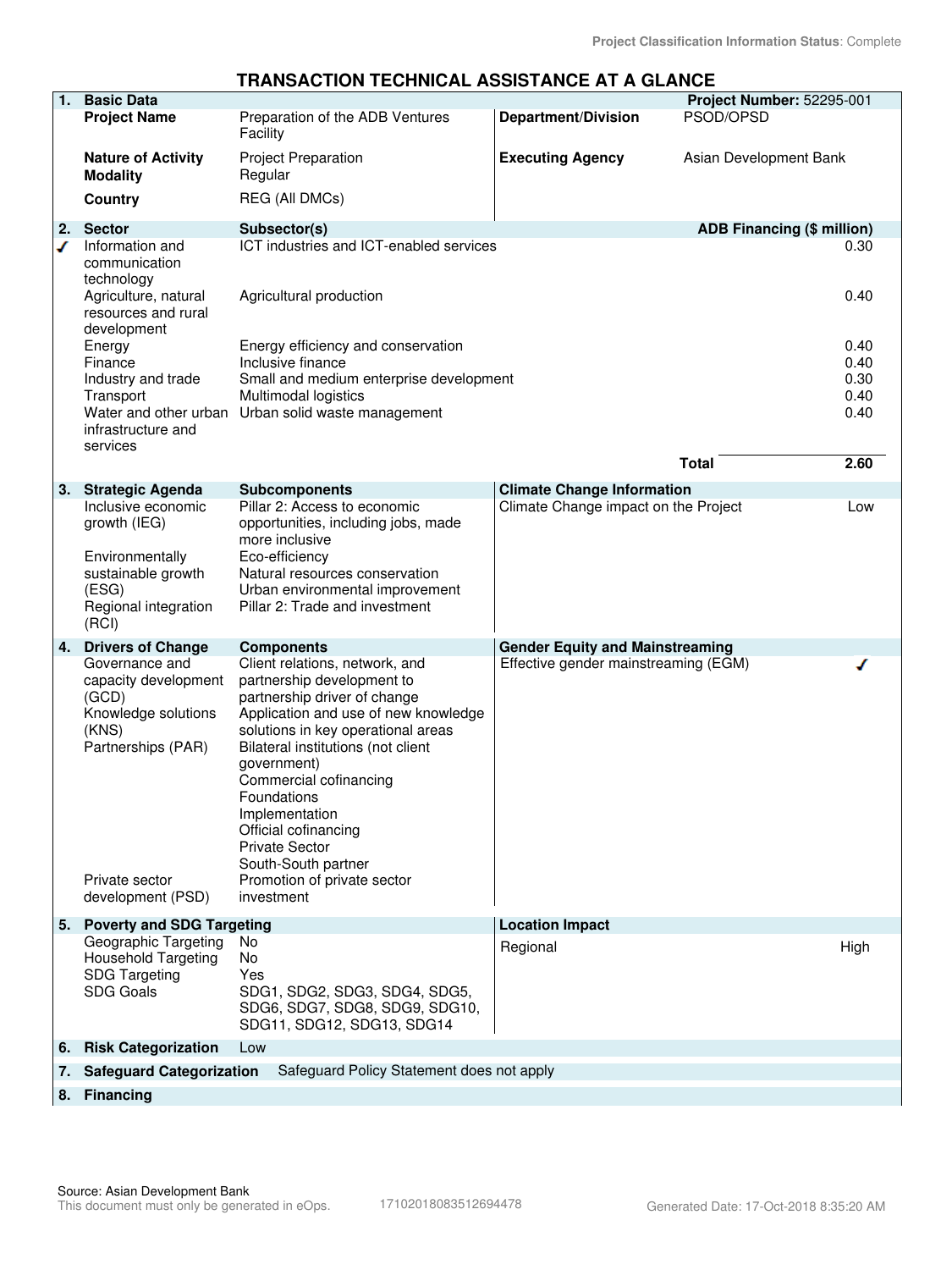## **TRANSACTION TECHNICAL ASSISTANCE AT A GLANCE**

| 2.60 |
|------|
|      |
| 2.60 |
| 0.40 |
| 0.40 |
| 0.00 |
| 0.00 |
| 3.00 |
|      |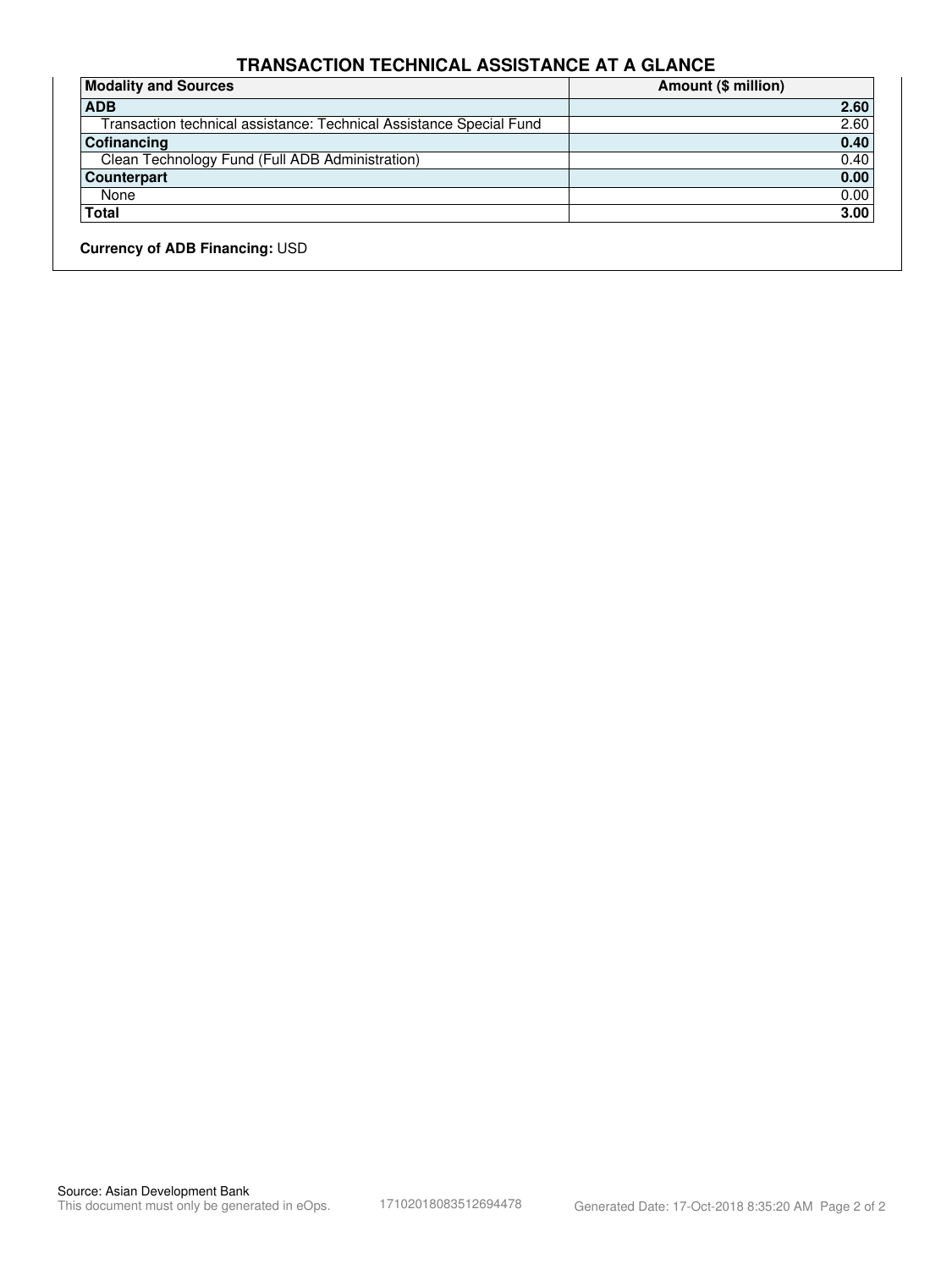# **I. THE PROPOSED PROJECT**

1. The proposed technical assistance (TA) will design, pilot, setup, and operationalize the Asian Development Bank (ADB) Ventures Facility (the Facility): a multi-donor trust fund that will contribute towards sustainable development goals (SDGs) by deploying and scaling impactful technologies and business models throughout the developing Asia-Pacific.

2. The Facility will provide technical assistance and make catalytic investments in early-stage private companies to accelerate the deployment of impactful technologies and business models. The Facility fills an operational gap allowing ADB's Private Sector Operations Department (PSOD) to provide funding at all stages of the business life cycle. Where necessary ADB's PSOD will adopt a One ADB approach by working closely with ADB regional and knowledge departments to leverage government relationships, operational networks, and industry knowledge.

# **II. THE TECHNICAL ASSISTANCE**

## **A. Justification**

3. **Opportunity**: The Asia-Pacific has made great strides in poverty reduction and economic growth, but the region still lags behind on two-thirds of the SDGs.<sup>1</sup> The world is brimming with technologies and innovative business models that conserve energy, reduce waste, improve crop yields and quality, deliver public services more effectively to low income population groups, and otherwise contribute to SDG impacts. Such technologies have achieved wide implementation in larger, more developed markets. They have tantalizing potential for impact in developing markets. Meanwhile, the cost of deploying and scaling technology has plummeted. For example, the unit cost of sensors has declined by over 60% between 2004-2017 making the deployment of internet of things solutions feasible in the developing Asia-Pacific including remote communities.

4. **Problem**: In emerging markets, private sector innovation can originate from two sources: homegrown entrepreneurs or global technology companies. Correspondingly, the deployment of impactful technologies in the developing Asia-Pacific has been impeded by:

- (i) **Nascent innovation ecosystems**. 2 Collaborative innovation ecosystems involving regulators, corporates, research institutes, and entrepreneurs remain nascent across most of developing Asia-Pacific. Regulatory uncertainty, red-tape, and weak intellectual property rights protection discourage investment in technology innovation. Promising homegrown entrepreneurs need support and networks to commercialize products and secure initial customers. Yet government-funded innovation and business support programs tend to be fragmented, limited, and uneven in quality.
- (ii) **Low technology transfer**. Weak network effects have impeded the diffusion of technology from global technology companies to the developing Asia-Pacific. <sup>3</sup> Markets are diverse and fragmented by language, geography, culture, and business enabling environment. Technologies and business models must be adapted market-by-market to a variety of norms, often amid limited market

 $\overline{a}$ 1 http://www.unescap.org/sites/default/files/publications/Asia-Pacific-SDG-Progress-Report-2017.pdf

 $2$  The innovation ecosystem describes the large number and diverse nature of participants and resources that are necessary for innovation including entrepreneurs, research institutes, investor community, and commercial industry. <sup>3</sup> Network effects is the increase in value of a product or service as more customers use it. So the larger the group of

users, the higher the value of the product or service to each user. Examples include mobile and social networks.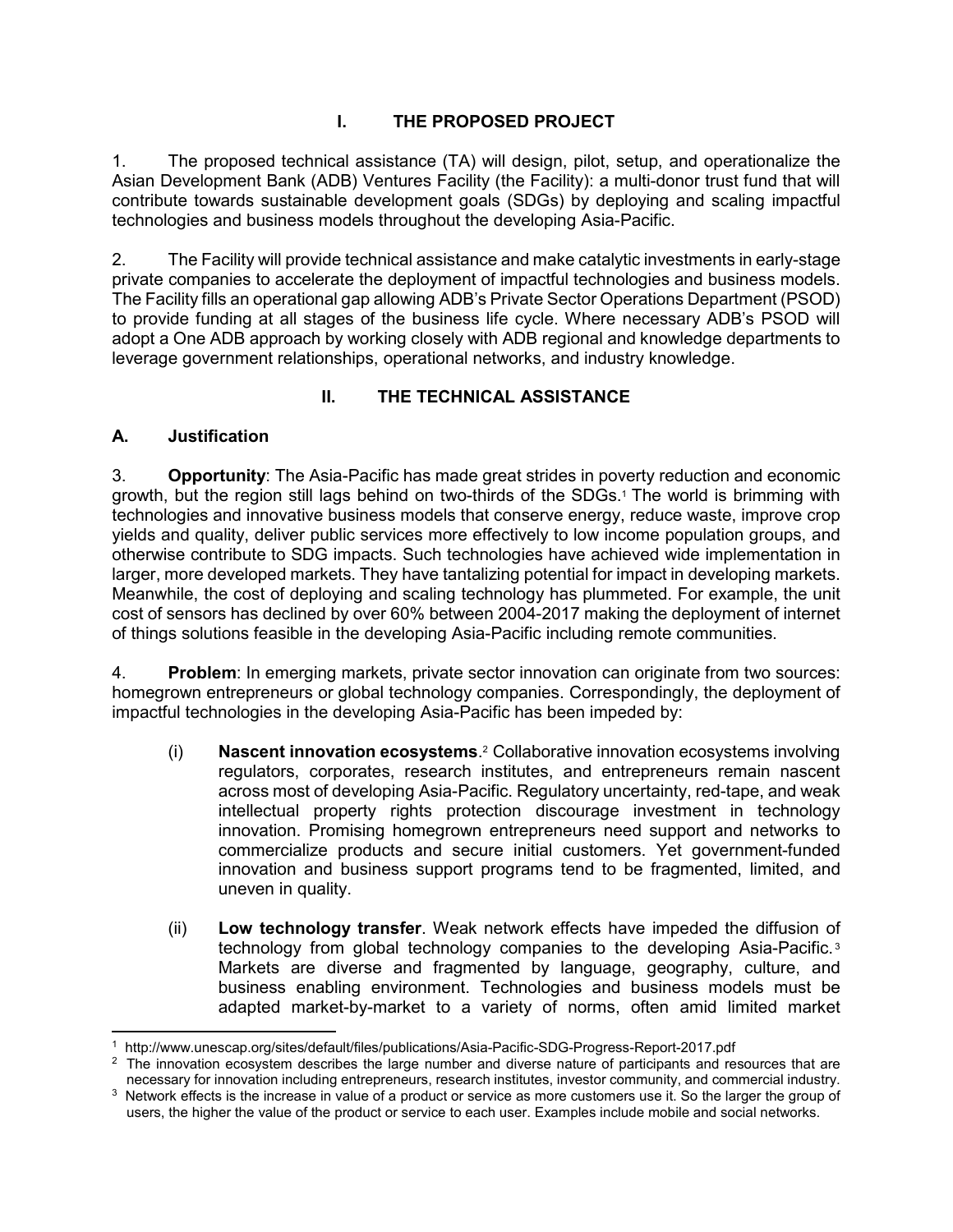information and low transparency. User demand for technology solutions is rarely articulated in a way that attracts interest from technology providers. This market failure is even more acute for the Asia-Pacific's smaller and more remote markets. The private sector has proven reluctant to invest there, as technology innovators often consider it easier to focus on larger and more mature markets. Those that decide to venture into developing Asia-Pacific often face heightened market risks including opaque legal and regulatory frameworks.

(iii) **Limited access to venture capital in emerging markets and impact sectors.<sup>4</sup>** Since 2015, venture capital (VC) investment flows to emerging markets in the Asia-Pacific have reduced as investors focusses on later stage deals. VC portfolios tend to be concentrated in selected markets and sectors such as e-commerce. Impact investing is treated as a niche within the broader VC industry. The lack of risk capital is particularly acute for early-stage companies accessing smaller markets, more remote geographic areas, companies serving public-sector customers, and innovators in capital-intensive sectors. While there is a growing pool of 'patient' capital from diversified sources including corporate VCs, social impact funds, foundations, and family offices, these funding sources remain fragmented and struggle with market insights and transparency. The angel investment ecosystem remains nascent in most emerging markets.<sup>5</sup>

5. **Strategy 2030 priorities and strong client demand.** ADB's Strategy 2030 emphasizes the importance of innovative technologies. This reflects ADB developing member countries' increasing demand for technology solutions that contribute to more inclusive and sustainable economic growth. Overcoming the emerging market challenges currently constraining the deployment and scaling of impactful technologies will require catalytic leadership to crowd in investors and innovators. ADB is uniquely poised to provide it.

6. **Building on successful pilots.** ADB has accumulated knowledge, expertise, and partnerships by piloting new approaches to deploying and scaling impactful technologies and business models in emerging markets. Since 2013, ADB has leveraged its convening power to involve government and industry in more than 15 accelerator programs across the Asia-Pacific.<sup>6</sup> These programs were operated in partnership with industry and have supported more than 100 early-stage companies to deploy technology solutions in emerging markets. These activities have generated enormous visibility and increased demand for ADB support.<sup>7</sup> Key lessons include: (i) take a country-specific approach and build-on and expand the existing innovation ecosystem; (ii) involve industry and end-users upfront to ensure 'demand pull' for technology solutions; and (iii) leverage ADB's existing government and corporate networks to help deploy and scale solutions (Linked Document 2).

## **B. Outcome and Outputs**

7. **Impact and outcome**. The TA will generate impact by catalyzing risk capital investment towards the identification, deployment and scaling of impactful technology and business solutions that contribute to the SDGs in the Asia-Pacific. The outcome will be operationalization of the ADB Ventures Facility (Linked Document 1 and 3).

<sup>-</sup><sup>4</sup> www.cbinsights.com.

 $^5$  An angel investor is an affluent individual who provides capital to a startup, usually in exchange for ownership equity. <sup>6</sup> Under: (i) Mekong Business Initiative, a TA program supported by the Government of Australia (www.mekongbiz.org),

and (ii) Promotion of Investment in Climate Technology Products through Venture Capital Funds (Subproject 1).

<sup>&</sup>lt;sup>7</sup> 2,000 positive media stories and 5 million social media shares tracked (www.coveragebook.com).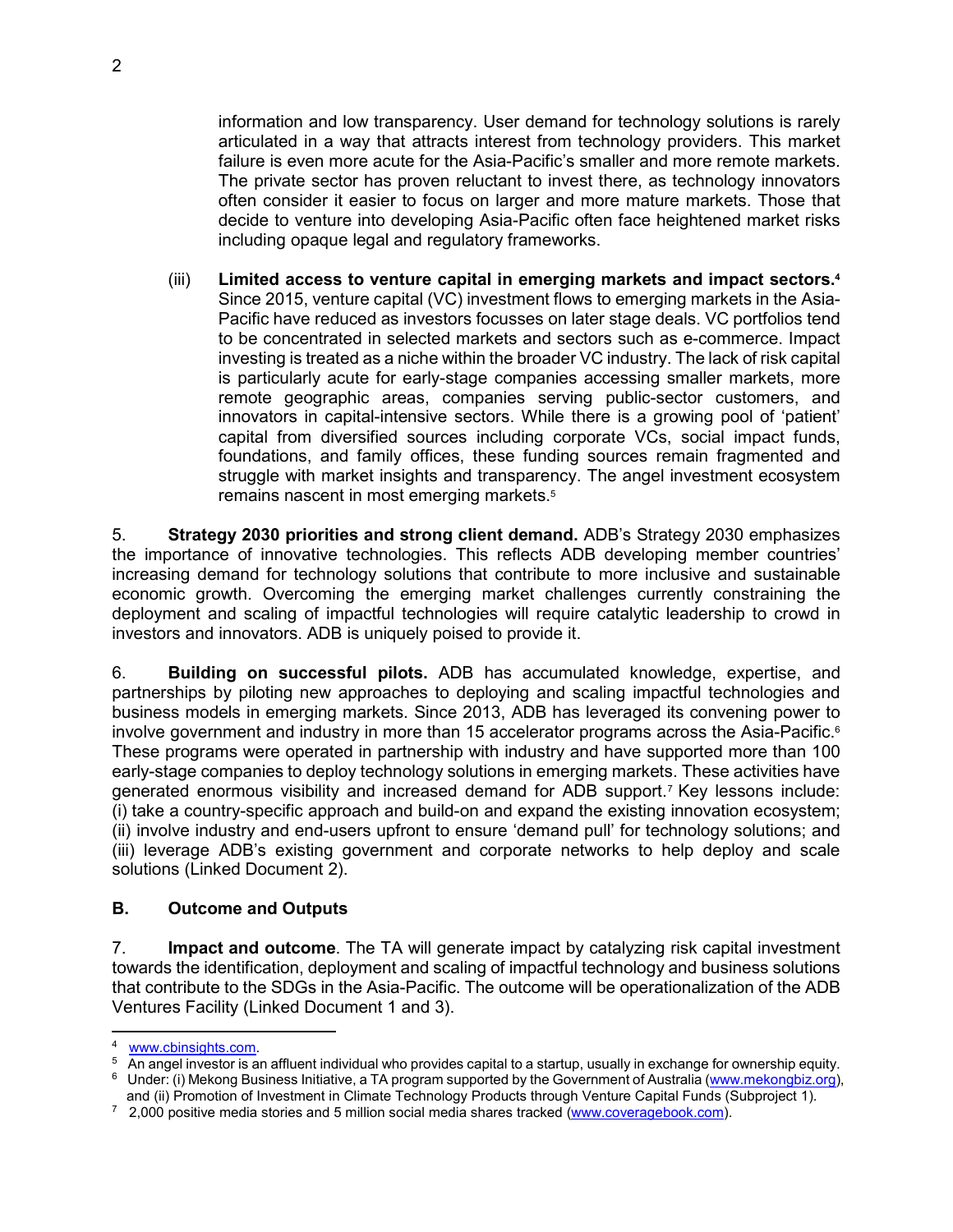8. **ADB Ventures Facility**. The Facility will support the deployment and scaling of impactful technologies and business models through capacity and funding: local startups that are taking product to market, and technology companies attempting to expand into new markets. The Facility will have two components:

- (i) **Business Support Program** (indicative \$10 million TA for 2020-2022, of which ADB will seek cofinancing commitments of \$5 million) with two tracks:
	- a. **Startup Support Program** ADB Ventures will partner with existing accelerators to identify and support local startups with SDG-related solutions.<sup>8</sup> ADB will incentivize partner accelerators and startups with a holistic support package that includes funding, industry expertise, access to ADB networks, and potential follow-on investment funding (Linked Document 4). ADB Ventures will also build the capacity of angel investor networks to support impactful startups.
	- b. **Market Expansion Support Program** Building on existing ADB and other partner platforms, ADB Ventures will convene and work with regulators, municipalities, and large corporates to build consensus on problem statements that represent commercial opportunities to technology solution providers and opportunities for SDG impact. ADB will then identify and support proven global technology solution providers to adapt and deploy solutions in the developing Asia-Pacific (Linked Document 4).<sup>9</sup>
- (ii) **ADB Ventures Investment Fund.** ADB is currently seeking funding commitments of at least \$40 million in order to establish and operationalize a trust fund to invest 8-12 year catalytic capital in early-stage companies (indicatively seed to pre- Series B). The fund's target investees are envisaged as companies that: (i) emerge from the ADB Ventures business support program; (ii) are co-invested with commercial investors (including VCs, corporates, social impact funds, foundations, family offices, and angel investors); and (iii) benefit from ADB's technical additionality (para 11). The fund would target financial sustainability and recycle such profits as may be derived from investments back into the fund. This multi-donor fund would consider a variety of instruments suitable for early-stage companies including both equity and quasi-equity. The investment strategy and specific funding instruments to be deployed will be determined by market diagnostics that determine funding gaps in targeted geographies and industries (output 2). ADB would be the investorof-record for the fund's investments. Approval for the establishment and administration of this fund will be sought separately once fund-raising discussions have resulted in the necessary commitments by third party donors.

9. **Differentiated country approach**. Given the significant variation in progress towards the SDGs and the innovation ecosystem development across the Asia-Pacific, the Facility will tailor its approach to the unique challenges of each country. The business support program will place a greater emphasis on startup support in underdeveloped innovation ecosystems.

<sup>-</sup> $8$  An accelerator in an entity that provides business support services to early-stage companies to help them grow more quickly, normally in return for a fee and/or equity stake; an accelerator program is a program that gives early-stage companies access to mentorship, investors and other support that help them become viable businesses.

<sup>&</sup>lt;sup>9</sup> Structures will be established to ensure ADB funding support only for entities with impactful technologies and business models that promote SDG impact in the developing ADB member countries, and not directly benefit solution providers from non-ADB member countries.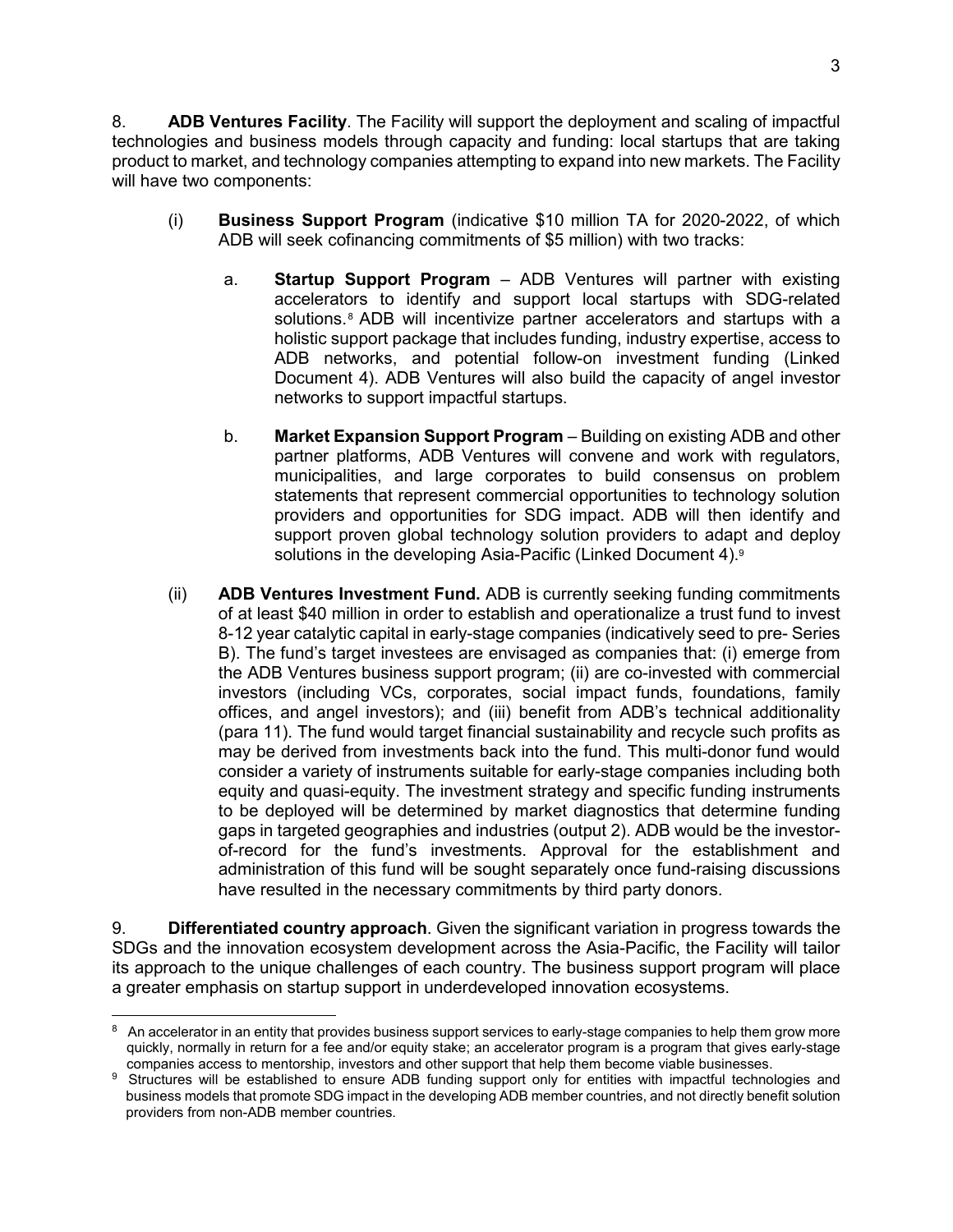10. **Gender inclusion approach**. The startup support program in each country will include a female entrepreneurship award earmarked for a startup with a female co-founder. The market expansion support program will prioritize gender inclusion themes in which at least 50% of the beneficiaries are female. The ADB Ventures investment fund will apply a gender inclusion lens to all investment activities by systematically considering the benefits to females and will actively seek to catalyze and co-invest with impact funds that target women-owned businesses.

11. **ADB additionality**. With a \$102 billion portfolio by the end of 2017 and strong networks of governments, corporates, and knowledge institutions, ADB has unique convening power, expertise, and resources to crowd technology and investment into emerging markets. Technical additionality includes: (i) strong government relationships and industry expertise, (ii) regional convening power, (iii) operation at scale with critical mass to sustain long-term strategic engagement, and (iv) honest broker role to foster industry collaboration. Financial additionality includes: (i) provision of longer-term patient capital, and (ii) credibility of ADB brand that can crowd-in impact investors.

12. **Outputs**. The major outputs and activities are summarized in Table 1.

| rable 1. Summary or major Output and Activities |                                                                                      |  |  |
|-------------------------------------------------|--------------------------------------------------------------------------------------|--|--|
| <b>Major Outputs</b>                            | <b>Key Activities</b>                                                                |  |  |
| 1. ADB Ventures                                 | 1.1 Startup support program: design and roll-out program in partnership with at      |  |  |
| business support                                | least 8 accelerators across the Asia-Pacific. (Q4 2018 - Q2 2020).                   |  |  |
| program                                         | 1.2 Market expansion support program: pilot program across 5-6 industry              |  |  |
| designed and                                    | themes subject to demand and opportunity. $(Q1 2019 - Q2 2020)$ .                    |  |  |
| piloted                                         | 1.3 Business support program operations manual: Based on learning-by-doing,          |  |  |
|                                                 | prepare operations manual that provides frameworks and processes for both            |  |  |
|                                                 | the startup and market expansion support programs. $(Q4 2018 – Q4 2019)$ .           |  |  |
| 2. ADB Ventures                                 | 2.1 Early-stage financing analysis report: Prepare report developed through          |  |  |
| investment fund                                 | comprehensive market diagnostics and surveys, detailing early-stage funding          |  |  |
| designed                                        | gaps aligned to the startup and market expansion stages. The report will             |  |  |
|                                                 | include climate change and gender analysis (Q4 2018 - Q2 2019).                      |  |  |
|                                                 | 2.2 Investment platform and impact monitoring system: Design an investment           |  |  |
|                                                 | deal-flow platform and impact monitoring system $(Q4 2018 - Q1 2019)$ .              |  |  |
|                                                 | 2.3 Structure and design of the facility: Prepare report detailing the structure and |  |  |
|                                                 | design, including governance and portfolio management system, of the                 |  |  |
|                                                 | proposed facility ( $Q42018 - Q22019$ ).                                             |  |  |
| 3. ADB ventures                                 | 3.1 Branding and communication strategy and action plan: Review and collate          |  |  |
| fund-raising                                    | past operational experience that is relevant to ADB Ventures to develop and          |  |  |
| completed                                       | implement an effective branding and communications strategy to support fund-         |  |  |
|                                                 | raising efforts. (Q4 2018 - Q4 2019).                                                |  |  |
|                                                 | 3.2 Fund-raising roadshow: Support fund-raising efforts with a roadshow. This will   |  |  |
|                                                 | require marketing and promotion of the facility to a combination of multilateral     |  |  |
|                                                 | agencies, bilateral agencies, foundations, and other potential funders and/or co-    |  |  |
|                                                 | investors. (Q4 2018 - Q4 2019).                                                      |  |  |

**Table 1: Summary of Major Output and Activities**

ADB=Asian Development Bank; Q = quarter Source: ADB estimates

## **C. Cost and Indicative Financing**

13. The TA is estimated to cost \$3,000,000, of which (i) \$2,600,000 will be financed on a grant basis by ADB's Technical Assistance Special Fund (\$400,000 – TASF-6 and \$2,200,000 – TASF-Other sources), and (ii) \$400,000 will be financed on a grant basis by the Clean Technology Fund to be administered by ADB. Cost estimates and financing arrangements are in Appendix 1.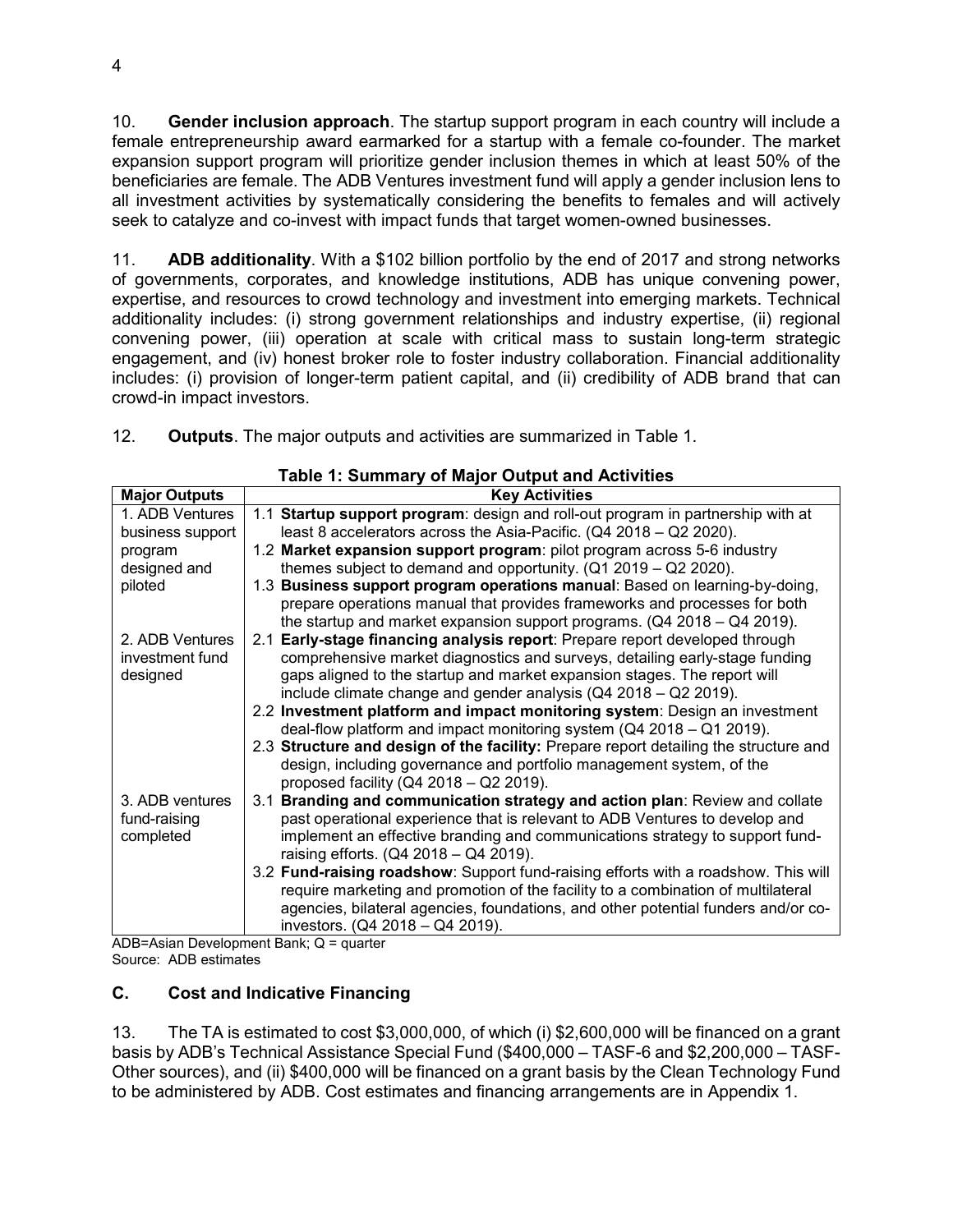### **D. Implementation Arrangements**

14. The TA will be implemented between October 2018 and December 2020. ADB will be the executing agency and PSOD will be the implementing agency for the TA. PSOD has mobilized staff and consultants with relevant expertise. PSOD will adopt a One ADB approach, working closely with the ADB's regional and knowledge departments to leverage ADB's government relationships, operational networks, and industry domain knowledge. The fundraising exercise is currently being coordinated with ADB's Office of Co-Financing Operations.

15. **Partnerships**. The Government of Australia has been a key knowledge partner through its funding of the Mekong Business Initiative (MBI) technical assistance. The ADB's Southeast Asia Department and PSOD collaborated closely under MBI. ADB Ventures will build on the business support programs piloted under MBI. During the design and implementation of the Facility, ADB will seek out new partners, including: (a) *innovation partners* that will partner with ADB to implement the business support programs; (b) *knowledge partners* that will provide resources to ADB to help design and operationalize the Facility; and (c) *funding partners*, both co-financiers of the Facility as well as potential co-investors after the fund is operationalized.

16. **Consulting Services**. Under this TA, ADB will also engage 5 near full-time individual consultants (2 international for 32 person-months, 3 national for 57 person-months) and shortterm consultants (an estimated 24 person-months of international/regional consultant inputs) using the individual consultant selection process to ensure quality during the recruitment. ADB will hire one consulting firm (an estimated 12 person-months) for public relations using the qualityand cost-based selection method. Terms of reference are in Linked Document 5. ADB will engage the consultants and firm following ADB Procurement Policy (2017, as amended from time to time) and its associated project administration instructions and/or staff instructions. The TA resources will be disbursed following ADB's *Technical Assistance Disbursement Handbook* (2010, as amended from time to time). Disbursements from the two funding sources will be based on the appropriate usage purposes as determined by ADB.

17. **Pilot testing**. ADB Ventures will seek to tap into pilot-testing resources including the ADB High-Level Technology Fund while also setting aside \$900,000 from ADB's Technical Assistance Special Fund funding for pilot-testing of impactful technologies and business models that emerge from business support programs. Details of the transparent, competitive, and fair screening process are detailed in Linked Document 4.

## **III.** THE PRESIDENT'S DECISION

18. The President, acting under the authority delegated by the Board, has approved (i) the Asian Development Bank (ADB) administering a portion of technical assistance not exceeding the equivalent of \$400,000 to be financed on a grant basis by the Clean Technology Fund, and (ii) ADB providing the balance not exceeding the equivalent of \$2,600,000 on a grant basis for the preparation for the ADB Ventures Facility, and hereby reports this action to the Board.

\_\_ October 2018 Takehiko Nakao

President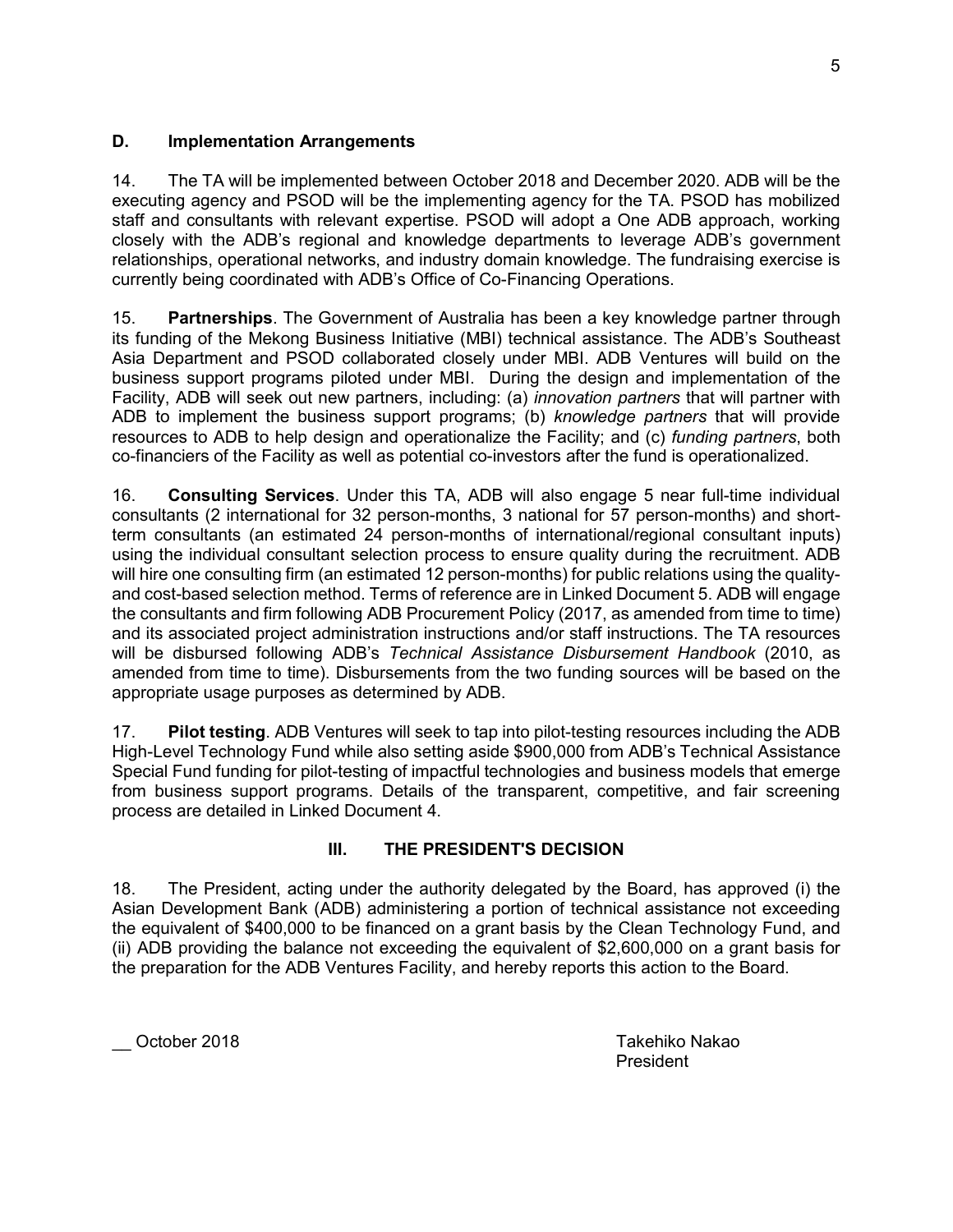|                                                   | Clean            |       |       |
|---------------------------------------------------|------------------|-------|-------|
|                                                   |                  |       |       |
| Item                                              | ADB <sup>a</sup> | Fundb | Total |
| 1. Consultants <sup>c</sup>                       |                  |       |       |
| a. Remuneration and per diem                      |                  |       |       |
| <i>i.</i> International                           | 566              | 120   | 686   |
| ii. National                                      | 233              | 40    | 273   |
| b. International and local travel                 | 175              | 0     | 175   |
| 2. Pilot Testing <sup>d</sup>                     | 900              | 0     | 900   |
| $3.$ Goods <sup>e</sup>                           | 13               | 0     | 13    |
| 4. Surveys, reports, and communications           | 148              | 0     | 148   |
| 5. Equipment, training, and seminars <sup>f</sup> | 431              | 230   | 661   |
| 6. Miscellaneous administration and support       | 6                | 10    | 16    |
| costs <sup>9</sup>                                |                  |       |       |
| 7. Contingencies                                  | 128              | 0     | 128   |
| <b>Subtotal</b>                                   | 2,600            | 400   | 3,000 |

#### **COST ESTIMATES AND FINANCING PLAN (\$'000)**

Note: The technical assistance is estimated to cost \$3,000,000, of which (i) 2,600,000 will be financed on a grant basis by ADB's Technical Assistance Special Fund (\$400,000 – TASF-6 and \$2,200,000 – TASF-Other sources), and \$400,000 from the Clean Technology Fund to be administered by the ADB. TASF-6 usage will be restricted to Group A and B countries, and regional cooperation benefiting group A and B.

<sup>a</sup> Financed by the Asian Development Bank's Technical Assistance Special Fund (TASF)

**b** Administered by the Asian Development Bank

 $\textdegree$  Short-term consultants will be hired on a lump-sum contract if outputs are clear and specific.

<sup>d</sup> Includes technical assistance for pilot testing, following OMD12, of impactful technologies and business models. If reimbursable conditions are applied to this support, then details will be included in agreements with beneficiaries.

e Includes rent (October 2018–December 2020), office furniture, and fitting out works. Disposal of such goods will be undertaken in consultation with ADB's Office of Administration Services and Office of Information System and Technology department.

f Includes logistics arrangements; venue; travel of resource persons, including ADB staff and experts; supplies and materials that will be used in the seminar, meetings, and workshops. This may also include limited representation expenses and promotion materials, where there are directly identifiable costs under this technical assistance.

g This TA includes provision for Asian Development Bank staff to provide support services (travel and related costs for secretarial and administrative services), for assisting the implementation and administration.

Source: Asian Development Bank estimates.